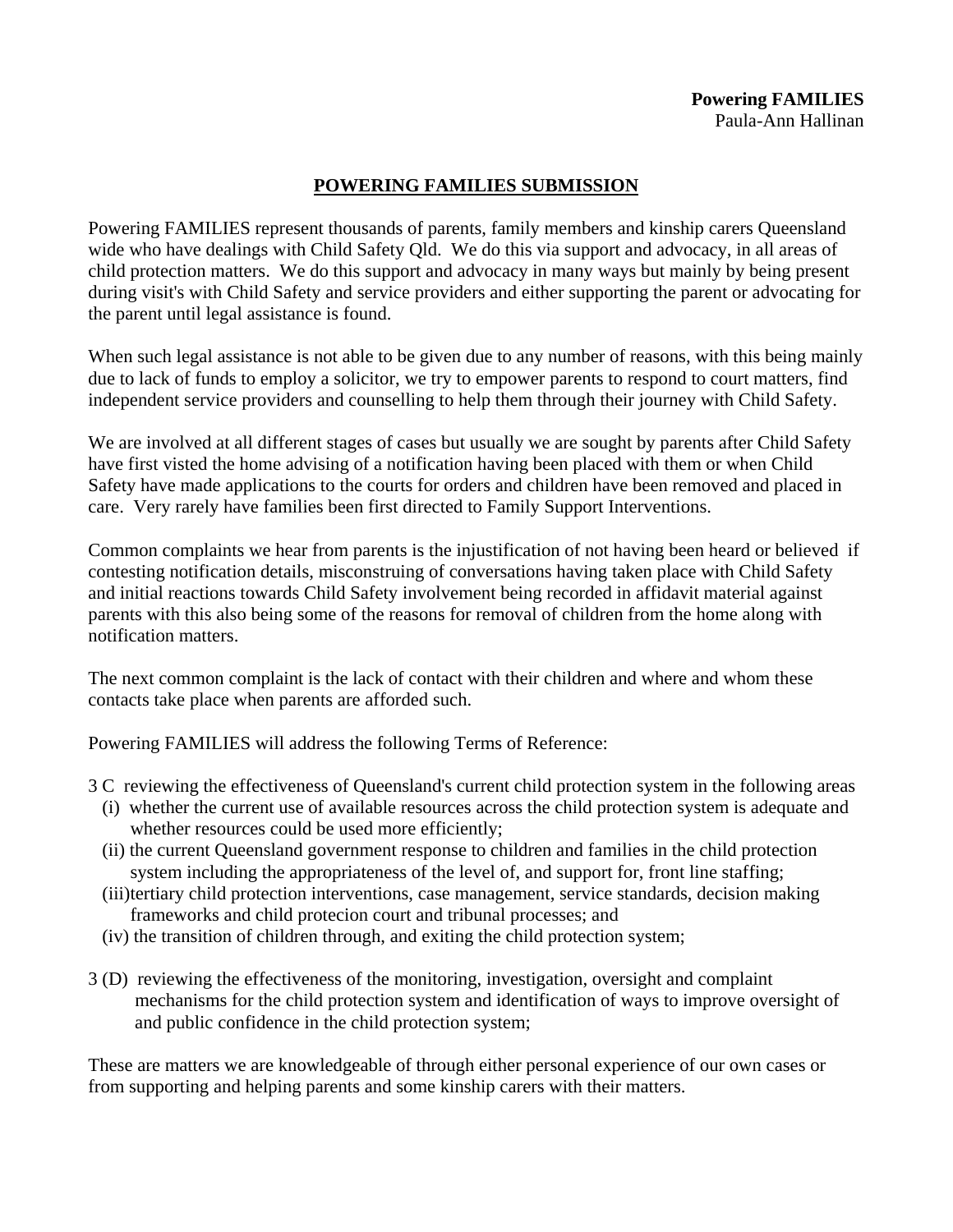# **3 (C) (i) Whether the current use of available resources across the child protection system is adequate and whether resources could be used more efficiently.**

Available resources for parents and families are not many that can be independentally ascertained or utilised by parents before being involved with Child Safety. Most resources Child Safety offer are those that require parents to be referred to by Child Safety meaning parents have to become part of the child protection system before being able to get help.

Parents need to be able to retrieve independent confidential help when initially struggling with issues in the home, whether this be domestic violence, substance abuse, mental health and parenting strategies for different stages and households, before crisis develops and the need for Child Safety having to be involved.

Even if there were resources for parents to utilise independently, there is the issue of parents and family members being wary of admitting to issues in the home due to Child Safety now having to be notified such as from doctors and nurses when a parent/s is suffering from depression or has been diagnosed with depression for e.g., before a crisis is happening and therefore parents are not able to fully use such resources without the threat of Child Safety tertiary intervention, not allowing parents and family members to confidently deal with issues with independent support.

Parents need to feel comfortable and confident to be able to use independent resources when issues start to arise in the home as parents are the first to know when they are unable to cope and need help. There are no support avenues for parents and families that they can trust and utilise at present that we are aware of or that we have been informed about other than Powering FAMILIES but we are not a counseling service but a support and advocacy service.

Our role when parents come to us is first to ascertain what the issues are, what is needed for support and where to go to help stem the matter before it gets to crisis point. In our search for independent support and/or counselling for our clients needs, we have constantly come to road blocks whether this be due to funding issues on the part of the parents, not meeting certain criteria or again having to be referred by Child Safety because of maybe the funding issue.

Current resources available when intervention by Child Safety is involved is either not always used first and foremost for families before removal of children or that there are major trust issues involved on the part of parents due to service providers being funded by Child Safety destroying what confidential independence there may have been with these service providers.

Trust is a key component for parents to be able to utilise what resources could be available for them and the parenting of their children with such trust building being more efficient before the involvement of Child Safety. The only way this can be brought about is by independent resources becoming available without the threat of having to report everything to Child Safety that is currently happening.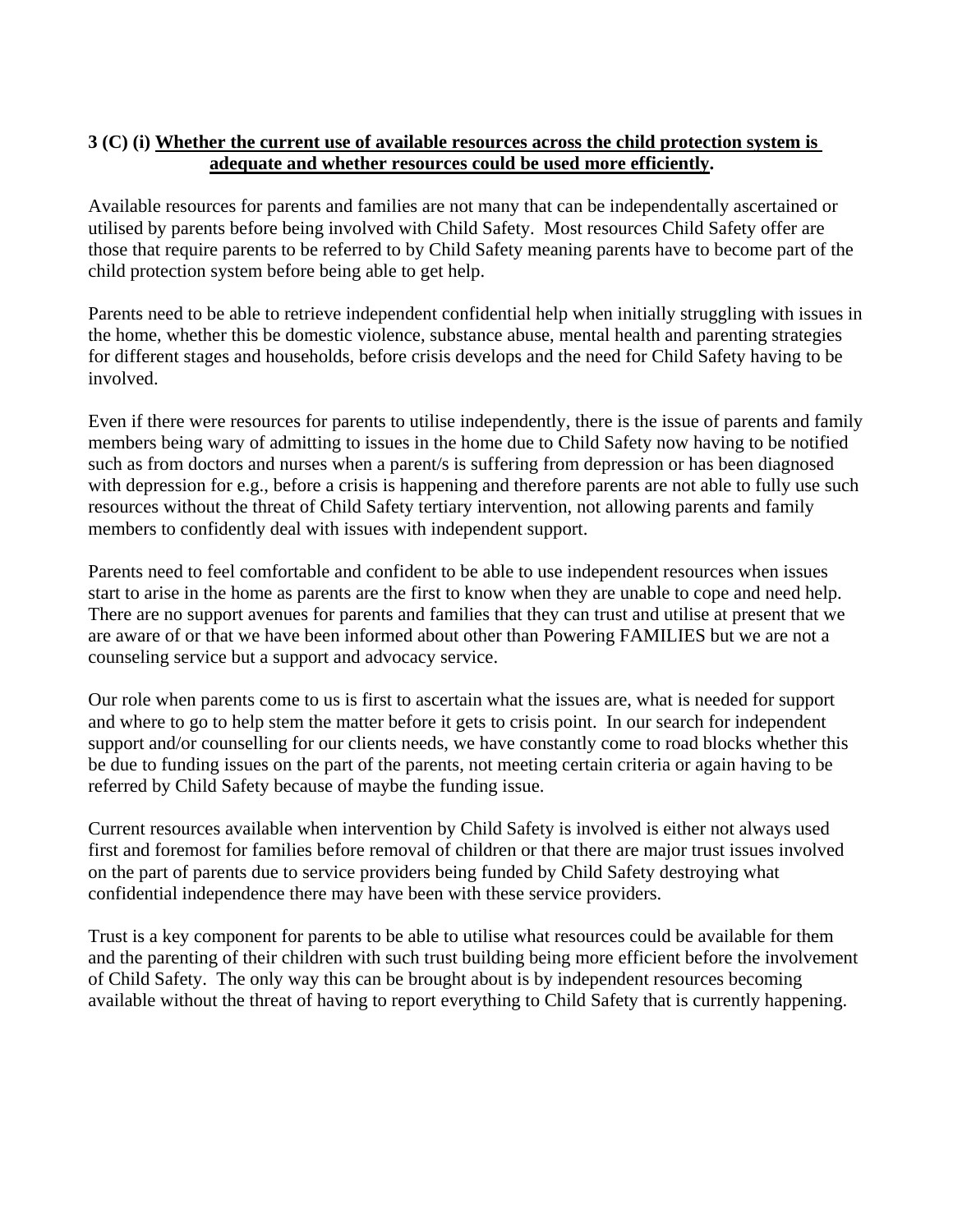# **3 (C) (ii) The current Queensland government response to children and families in the child protection system including the appropriateness of the level of, and support for, front line staffing**.

The existing and current government response to children and families in the child protection system seems to be a focus on removing the child based on risk of harm and less on the family unit through strengths-based family support.

This is supported by the lack of continual family group meetings that are meant to convene every 6 months whether on an IPA – Intervention with Parental Agreement or during tertiary involvement. There is also the fact Child Safety Officer's (CSO) are denying evidence of parents moving forward not being recorded. Families that do not have legal representation only see a family group meeting once every year or longer.

Powering FAMILIES hear of these types of cases every day. Families are being torn apart because of decisions made that is soley about the possible risks that may come to the child.

Parents, especially those who have intellectual and/or mental health disabilities, are targeted due to notifications being soley about the risk of a newborn being born to a mother with these disabilities.

The child is then removed from birth with the mother, father and/or family members being mostly uninformed that such a removal is going to take place let alone the reasons why this has taken place until affidavit material is served.

Even though a visit may have been performed by Child Safety, it is usually only the one visit and information given is very very brief. Child Safety never inform the parents to gain supports or offer support networks to that parent (usually pregnant mother) let alone advise them of the need to do so and neither are they informed of their child being removed from birth with the understanding this is due to the possibility of parents going into hiding with their children.

Child Safety query only matters that are needed to later support an order for removal of the children with this being a Temporary Assessment Order and later a Court Assessment Order. The next time the parent then see Child Safety is when they are being served these orders and children are removed.

This all creates absolute distrust from parents who CSO's are supposed to later work 'with' that same parent for so-called support for the parent in relation to their child during cases.

The quick and immediate responses from Child Safety may prevent risk of harm but as stated by your assisting counsel, Ms McMillan, who said it well when she said "Vulnerability or being at risk of some form of harm is a natural and familiar aspect of the human condition, but not all degrees of risks or consequences are the same for all of us. The difficulty is accurately assessing and effectively managing risk so as not to do any real harm. Misjudgments can have dire consequences." (Underline added)

We have seen many parents that with some sort of support, whether extensive or minimum, are able to parent their children if given the chance. In relation to extensive support, no thought is given to supply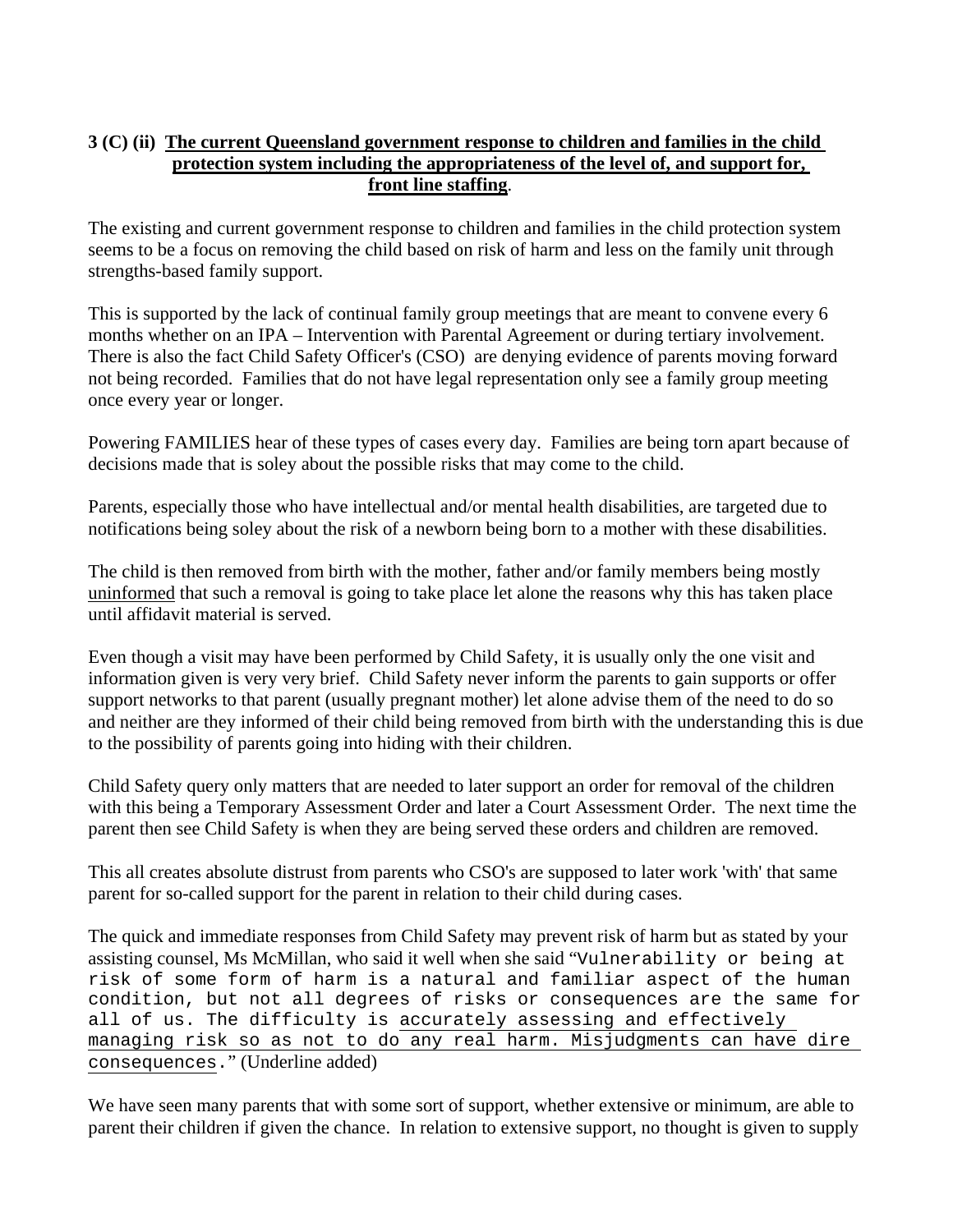this to parents due to the 'costs' involved but support is later given to foster carers with no consideration to those same 'costs' that could have been afforded the parent.

During intervention case periods where children have been removed, parents are not given the opportunity to show their parenting strategies throughout cases other than by limited contact times in unfamiliar surroundings. There is no attempt to keep the bond with a child that has been removed from birth which has a most lasting effect on both mother and child that plays out into a child's adult life no matter how caring foster carer's may be. Research has shown time and again this is the case with adults who later find out they were adopted. It is a common scenario and really borders on what happened to the many Indigenous children of the Stolen Generation. It clearly is no different.

Accurate assessment and effective management of risks of harm need to also be transparent and accountable. Power4Parents proposed a solution to this issue in their submission to the LNP's 2010 discussion paper from the then Shadow Minister for Child Safety, Jack Dempsey (Please see Power4parents submission to LNP's 2010 discussion paper attached).

A Family Law Attorney, Gregory A Hession, in Massachusetts, USA who blew the whistle on unethical practices of Child Protection Services in America, said in his report entitled '**Is this Child Protection?**' - "*the legal definitions of abuse and neglect are so elastic as to encompass virtually any parental behavior, from spanking their children to letting them eat too much "fast food."* "

Time and again if parents have had their children removed from them for serious issues but have successfully dealt with those matters, they then have these 'elastic' definitions of abuse and neglect put on them giving Child Safety further grounds to prevent parents and children being reunified or cases not being moved forward because of it.

The same 'elastic' definitions are used at times for Child Safety to become involved with a family due to 'foreseeable possible risk of harm' to a child/n.

## **3 (C) (ii) . . . the appropriateness of the level of, and support for, front line staff**

Powering FAMILIES agree that for Child Safety having to deal with emotional and grief stricken parents who can be angry and volatile with also having to make sure that any report given about a child's predicament and making the appropriate decision for that child's safety is a hard and demanding job to do daily.

But we see the current support given to CSO's is support of a biased nature in that it helps support solely the decision made by Child Safety without being objective reinforcing Child Safety's decision when it is in support of out of home care ignoring the growth and potential of the parents and/or family situation.

The LNP's discussion paper of 2010 saw that support was needed but one that would again produce accountability and build public confidence into the current Child Protection system. Power4parents' submission implored the need to have independent people involved at all stages of Child Protection procedures and that such independence would for sure produce the needed accountability and public confidence in this sector along with transparency which has sorely lacked since the inception of Child Protection.

CSO's do need support in the decisions they make but if those decisions were transparent from the start and especially for parents to see what is abuse and neglect and how unfortunately they may have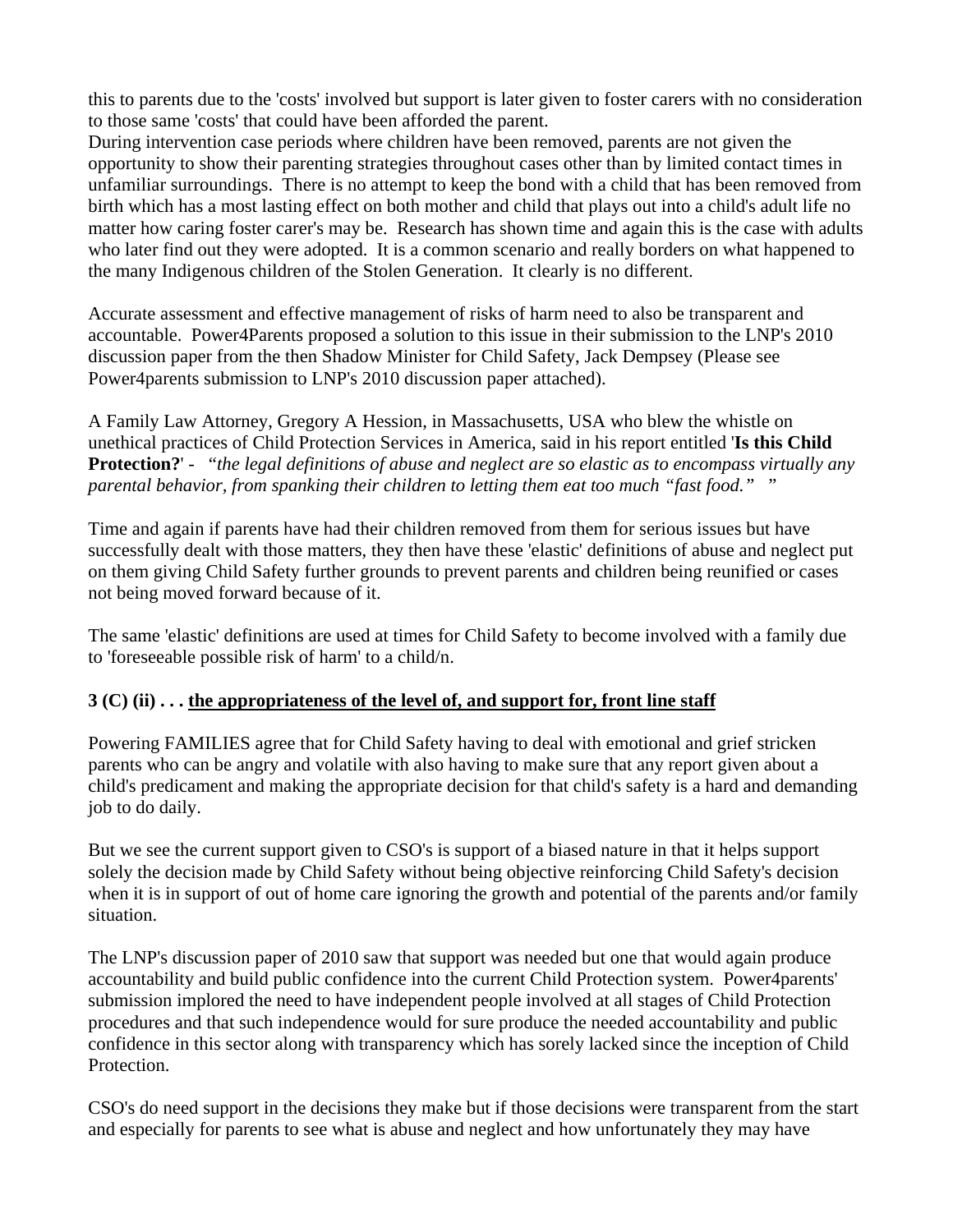contributed to that but how this can be changed makes the need for extensive level of support for CSO's be to a minimum when independent providers are on board.

Having such independence involved in the initial stages and throughout balances out the power struggle so often displayed in cases making matters unfruitful for both CSO and Parents alike (Please see Power4parents submission to LNP's 2010 discussion paper attached).

## **3 (C) (iii) Tertiary child protection interventions, case management, service standards, decision making frameworks and child protection court and tribunal processes.**

Whether a child is removed from the home is decided by the use of Structured Decision Making tools or assessments that Child Safety employ. As quoted by the Child Safety website " *Each assessment structures the analysis of critical case factors at key decision making points in the child protection continuum. Different assessments are used for each decision point as there are distinct issues to be addressed at each stage of child protection intervention*."

([http://www.communities.qld.gov.au/childsafety/child-safety-practice-manual/structured-decision](http://www.communities.qld.gov.au/childsafety/child-safety-practice-manual/structured-decision-making/what-is-structured-decision-making)[making/what-is-structured-decision-making](http://www.communities.qld.gov.au/childsafety/child-safety-practice-manual/structured-decision-making/what-is-structured-decision-making))

For these assessment's to be used, information is first given to Child Safety regarding concerns for a child or children that Child Safety need to follow up.

**Screening Criteria** – This is the first of the assessment's that are used to see if information received to Child Safety meets 'the threshold for a notification'.

**Notification** - If the information received warrants further investigation then it becomes a notification. Information is provided to Child Safety by any number of persons whether professional or public that is about harm or risk of harm to a child or children.

Professionals who are mandatory to notify as quoted by Queensland's Child Safety site are:

- an authorised officer, employee of the department or a person employed in a departmental care service or licensed care service is required to report harm or suspected harm to a child in the care of a departmental care service or a licensee (*Child Protection Act 1999*, section 148)
- staff of the Commission for Child and Young People and Child Guardian (*Commission for Children and Young People and Child Guardian Act 2000, section 20*)
- a doctor or registered nurse who becomes aware, or reasonably suspects during the practice of his or her profession that a child has been, is being or is likely to be harmed (*Public Health Act 2005*, section 191 and 192)
- family court personnel and counsellors (*Family Law Act 1975*, section 67ZA).

**Response Priority** - is where if a notification has been generated, depending on the information given, it tells the CSO how quickly an investigation and assessment should commence with timelines being from 24 hours - 5 days - 10 days to visit a family.

**Safety Assessment** - To see whether the child is safe and if not what needs to take place.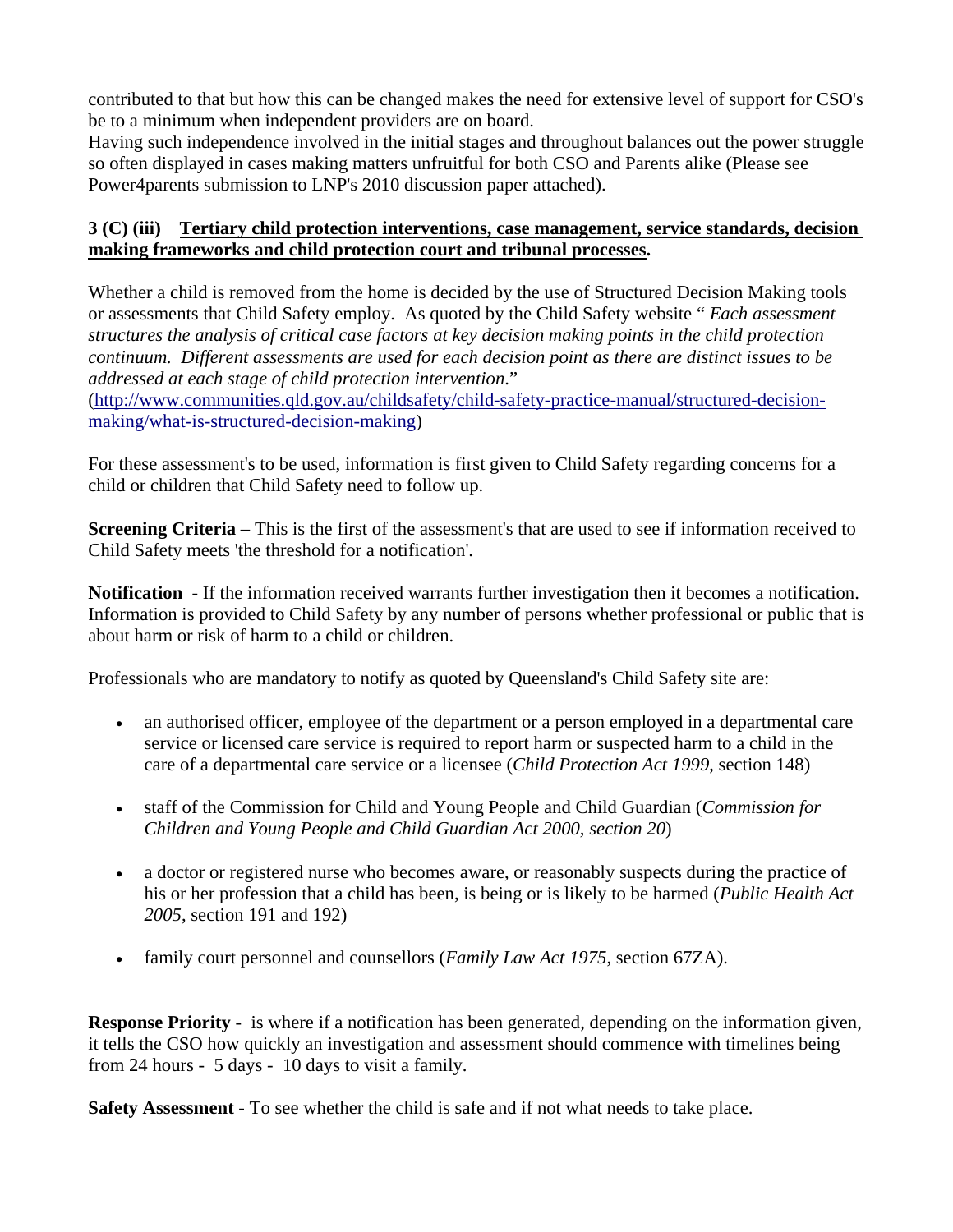**Family Risk Assessment –** This assessment advises of the likelihood of future abuse and neglect and whether Child Safety need to take intervention action such as children being removed from the home. Our understanding and experience in how these assessment are performed is that the Safety and Family Risk Assessment are initially performed based on what information was received in the notification before visit's to the home and speaking with the parents take place.

Due to this, Child Safety have generally made their decision and start processes or seek information and/or evidence to support these assessment's initial results especially if that entails the child being removed.

This is supported by the fact Child Safety do not believe at any stage some parents disclosures regarding an incident that brought the matter to Child Safety. Throughout cases where children have been removed, Child Safety are determined not to reunify children with the parents when parents don't admit to the abuses that Child Safety claimed have taken place insisting that parents are in denial.

If details on the notification are scarce to fully complete these assessments appropriately, then and only then does a second or third visit to the home and/or school take place to gather further information from the parent/s and/or child so that the assessments can be completed.

The decision from these two assessment's (Safety Assessment and Family Risk Assessment) will either be involvement with Child Safety or case closed. How extensive the involvement with Child Safety is depends basically on the result of these assessment's once completed whether Child Safety remove the child due to parents not being willing **and** able to parent or children remaining at home with the parents with both episodes to be referred to Family Intervention Services.

In either intervention, case plans are expected to be generated via a Family Group Meeting (FGM) with this not always being the case unless court action has been proceeded.

**Family Group Meeting [FGM] –** According to the Child Safety Practice Manual under Chapter 4 of Case planning it states that

> '*a family group meeting is to be an inclusive and participative process for the child, family, Child Safety and service providers, to develop a case plan that is child-centred, family focused, strengths-based and based on shared responsibility. It brings together family, extended family, services and support people in a forum that allows families to participate in planning for the protection of children*.'

This forum discusses among other matters the strengths and needs of both children and parents and the goals for parents and children to work on according to analysis of further assessments.

FGM's generally include parents, Child Safety, legal representation, service providers if any are involved and anyone else who can make a meaningful contribution of support to the family and of course the Convenor who convenes the meeting between the Department and the parents and their supports.

Unfortunately many times, Child Safety control who can or can't attend such meetings excluding of course the legal representative (if one is sought) and if an indigenous child/n are involved sometimes the Recognised Entity. Child Safety also seek out whether the convenor will be private or in house. Very rarely is a private convenor sought for independence and impartiality allowing Child Safety to control the meeting and who may attend.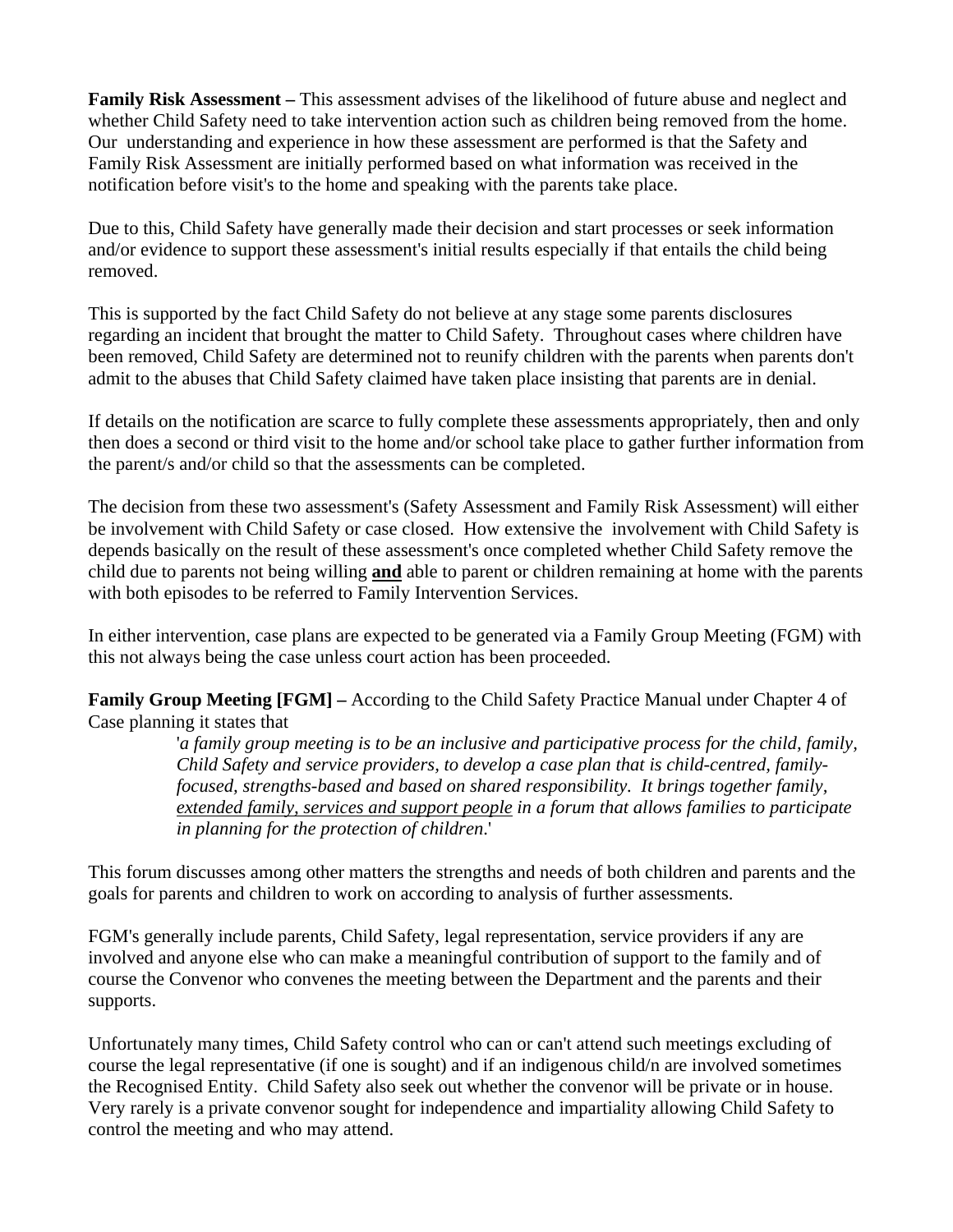Many a time service providers which includes support and advocacy personnel (other than a lawyer) for the parent have not been invited to these meetings even though Child Safety are fully aware of their involvement or have not been allowed to enter such meetings with the parents on the day of the actual FGM (a common experience for Powering FAMILIES) leaving a parent/s to do such meetings alone if they have no legal representation.

A common scenario for parents without legal representation are that they are bullied and emotionally threatened about who can attend such meetings and what notes are allowed to be retained if any. They are then also told during the meetings to perform tasks that are not evidenced as being child protection issues in the family.

**Child Strengths and Needs Assessment** - to assess the child's strengths and needs that will be attended to in a case plan

**Parental Strengths and Needs Assessment** – like the Child Strengths and needs, it is an assessment of the parents strengths and needs to form a case plan addressing matters of what needs to happen, how and who with.

These two assessments should require further visit's with the parents and family but this does not always take place with CSO's using information already received in the initial visit with the family which may have happened months beforehand. Child Safety advise that this is because parents were initially uncooperative and therefore they have to make decisions based on the information already received.

Uncooperative mannerisms from parents are a completely normal reaction when having been visited by Child Safety Officers who give next to no information other than a parent is accused of having abused their child. The antagonism that a lot of parents receive from CSO's on initial visits is the main reason why such parents become uncooperative with also the lack of compassion and understanding for the parent. Many times interviews with parents are adversarial from Child Safety's end.

**Case plans –** Case plans detail goals of both parent and child according to what the Strengths and Needs assessments have found, contact times and other matters surrounding health, education etc... Case plans are supposed to be reviewed every 6 months or earlier if circumstances change for it to be reviewed earlier. As mentioned previously, most parents though don't see a review in the 12 month to 16 month bracket which is incredibly not in the best interest let alone welfare of the children involved.

Such goals are always changing if the parent successfully meets the previous case plan goals. Or what's becoming a more popular argument amongst Child Safety is that if the parent have sought out for themselves independent professionals who report favourably for the parent/s because they have successfully met case plan goals (especially if this happens within 6 months of the intervention) then Child Safety state that the independent professional was not qualified enough to be able to give such evidence and therefore Child Safety reject the professional's reports and advise the parents they must visit professional's that Child Safety refer them to that are conveniently funded by Child Safety.

CSO's also use the excuse that why a professional's report is not accepted is based on the evidence of so-called lack of parenting during supervised contact that is again conveniently only assessed by CSO's or agencies funded by Child Safety. Child Safety have advised that CSO's are only able to supervise such contacts so that parents can be given support during these visits but this has never been the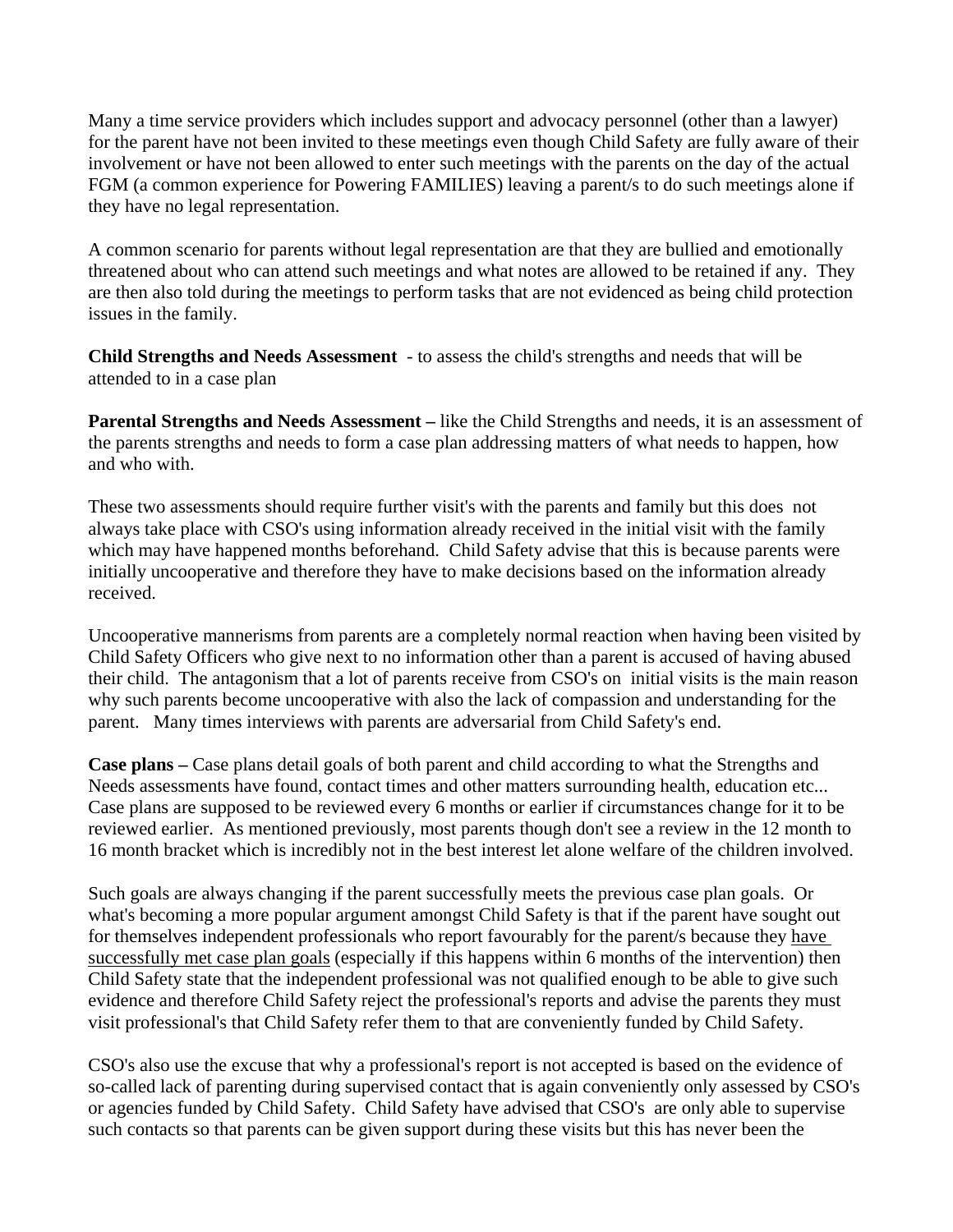objective of such supervised visits with reports of so-called lack of parenting skills being used to further a case and parents not feeling at all supported during these supervised visit's. No one else are able to attend these contacts with the parents unless Child Safety have been given notice in advance of who the persons are that will be accompanying the parents and their reasons for attending the visit's leaving the parent/s vulnerable in these situations given the lack of rapport and trust between parents and CSO's.

These are how we see cases being managed. At the end of the day there are many case workers and managers who are practicing unethical standards in Child Protection in any number of ways therefore a system that is transparent for both worker and client is muchly needed.

The completing of these assessments entails also the honesty on the part of the Child Safety Officer performing the task where a lot of the discrepancies seem to take place about what was or wasn't said or done by parents causing our clients untold anguish and despair. Parents find out either via the FGM or affidavit material of how Child Safety viewed initial conversations supposedly having taken place with Child Safety that either have been misconstrued, exaggerated or falsified completely.

Powering FAMILIES use Child Safety's SDM assessments with our clients. We mimick Child Safety's procedure with the parents for accuracy and educate parents on what is supposed to be the process and for the parents understanding of what is happening.

#### **3 (C) (iii) The Child Protection Court process**

From personal and professional experience Child Protection court processes are only for those who are able to afford legal representation. There is no avenue for parents who can't afford legal representation, therefore the Magistrate have only Child Safety's version of the story never hearing or seeing the whole picture and having to make decisions based on the information supplied soley by Child Safety alone with this not ultimately being in the safety, wellbeing and best interests of the child with this being the paramount principle of the Child Protection Act 1999 (CPA 99).

The only time legal representation is afforded to parents is via Legal Aid for Family Group Meeting's to make sure case plans are appropriately planned out. But unfortunately too many times the solicitor will go along with Child Safety explaining to the parents that it is better to work 'with' Child Safety agreeing to orders that are being sought. When this happens Child Safety are then left to control and manage the case as they see fit as has been described earlier.

We understand for parents who want to fight court proceedings brought about by Child Safety, that it is very costly for Legal Aid to represent all cases and what cases they do represent are based on whether it is most likely to succeed in court. Unfortunately then the Magistrate has only one decision to make when orders are contested and that is for Child Safety everytime putting further children into out-ofhome-care.

Due to this Powering FAMILIES try to empower parents to speak for themselves as best they can for court matters. We help with responding to Child Safety affidavit material by writing up affidavit's of response and support parents in every step of a court procedure. Of course first parents must obtain the evidence needed to show fitness of being willing and able parent's by independent professional's regardless of Child Safety rejecting such reports. We feel the Magistrate should make the ultimate decision of what report is rejected or considered valid as evidentary.

Parents mainly contest applications of court orders by Child Safety when they see false and scandalous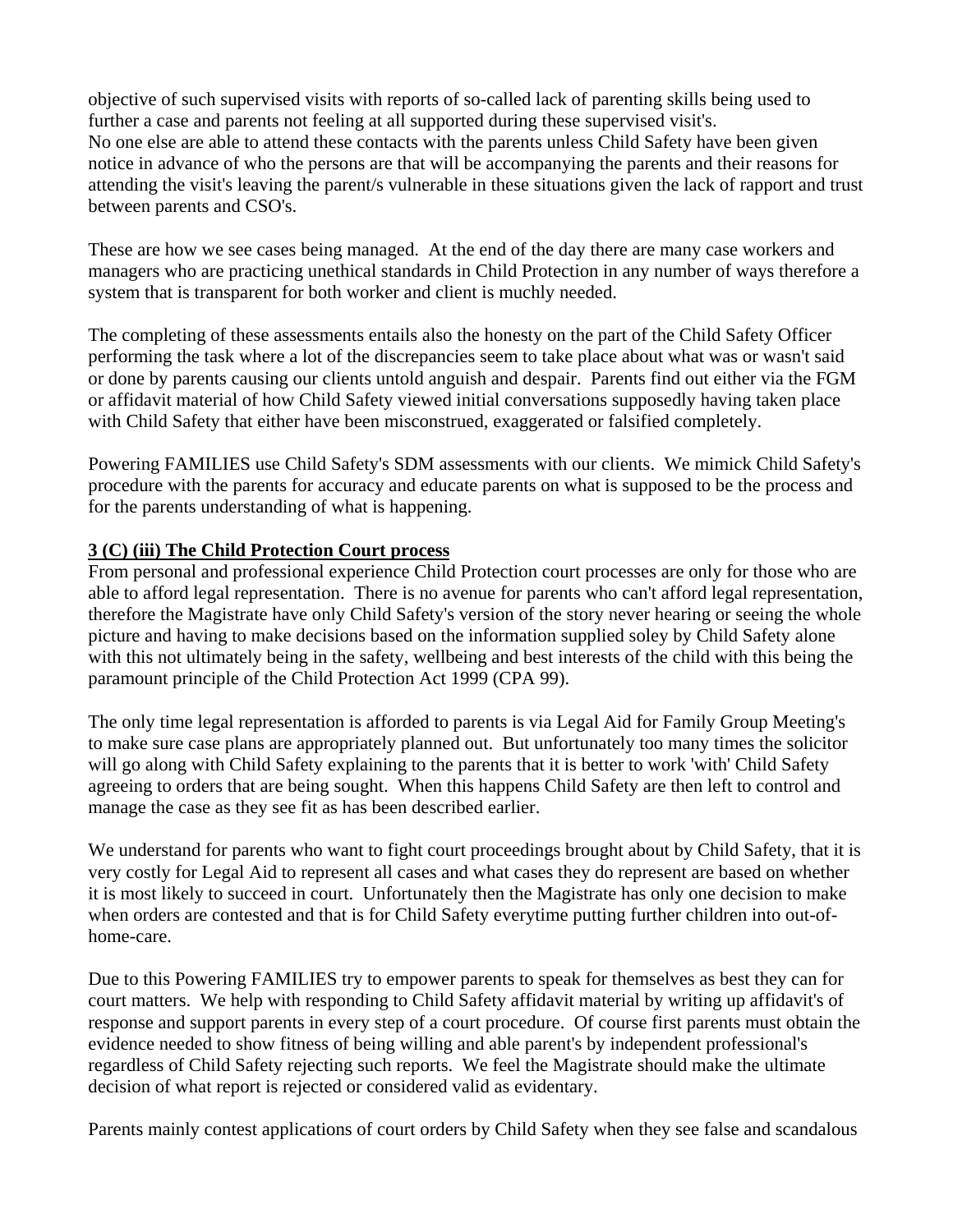material written about them and want the truth to be told which is a normal human reaction. It is unfortunate though that a lot of the time court processes are also needed due to Child Safety not fully working with the parents and their supports not allowing a case to move forward.

When court order applications are not attested and court orders are in place, parents nearly have no hope of bringing the matter to court where cases are being managed inappropriately by Child Safety.

## **3 (C) (iii) The Tribunal Process**

Currently called QCAT - Queensland Civil and Administrative Tribunal and previously known as the Children Services Tribunal, have been by far the most fairest, approachable and easily navigated process for parents due to the support given by administration or other staff of QCAT when applying to have a decision reviewed regarding contact as has been advised to us by parents as well as been personally experienced [when under Children Services Tribunal].

Human Rights are enforced, discussions are appropriate and open and it seems everyone is dealt with fairly. Whether this is because parents are afforded to be heard in this manner when it comes to issues in relation to contact and knowing either reasons why behind decisions are made we are unsure but this seems to produce quite a satisfactory result amongst the intervention period of a case with Child Safety.

Due to such positive attributes of QCAT, some parents have applied for review of orders that are outside the jurisdiction of the Tribunal's process. It just goes to show how desperate parents want and need to be heard and how such matters need to be better ascertained than what is currently in process. How we achieve such matters needs to happen before children are removed from their homes so that we have less build up of matters coming to the Court and Tribunal processes.

To partly quote Ms McMillan, 'accurately assessing and effective management' of the initial process of when matters are first brought to Child Safety's attention by independent means seems to be the crux of where to start changes.

## **3 (D) reviewing the effectiveness of the monitoring, investigation, oversight and complaint mechanisms for the child protection system and identification of ways to improve oversight of and public confidence in the child protection system**

Accountability definitely can start with how complaints are managed and appropriately and transparently dealt with.

It is our understanding that if authors of complaints are not satisfied with the result of a decision made, that person is able to have the decision reviewed by an outside agency being the Office of the Queensland Ombudsman or the Commission for Children and Young People and Child Guardian.

But for this to take place, the complaint has to be finalised by the Child Safety Complaints Department which can take up to 12 months or more. When parents then try to address the issues that they are not satisfied with to the appropriate people being the Queensland Ombudsman or Commission for Children and Young People and Child Guardian this is also unfruitful due to the time that has elapsed.

We are unaware of how many of our clients have brought matters to the Queensland Ombudsman but with issues of foster care matters a lot of our clients have brought issues to the Commission for Children and Young People and Child Guardian with responses also not being given until up to 12 months later.